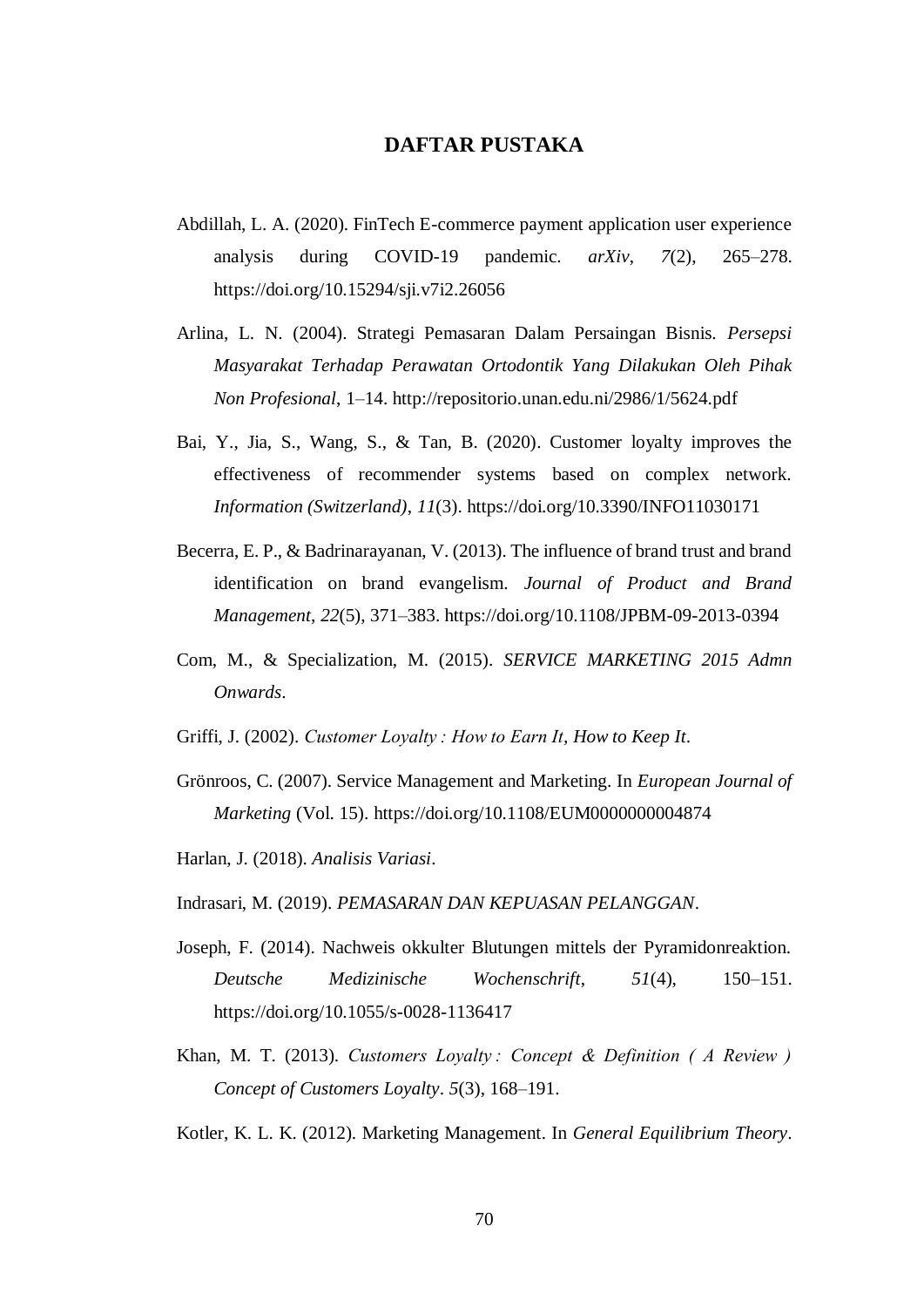https://doi.org/10.1017/cbo9781139174749.022

- KUMAR, A. (2019). *Digital Payment and Its Effects in Indian Business*. *2*(12), 4– 7. http://www.irejournals.com/formatedpaper/1701270.pdf
- M, H., Militina, T., & Achmad, G. N. (2020). Effect of Customer Value and Customer Experience on Customer Satisfaction and Loyalty Pt Meratus Samarinda. *International Journal of Economics, Business and Accounting Research (IJEBAR)*, *4*(01), 84–94. https://doi.org/10.29040/ijebar.v4i01.909
- Makassar, K. N. (2021). *buku Manajemen Pemasaran dan Perilaku Konsumen* (Issue September 2020).
- Mardalis, A. (2005). Meraih Loyalitas Pelanggan. *Jurnal Manajemen Dan Bisnis BENEFIT*, *9*(2), 111–119. https://doi.org/10.1007/s13398-014-0173-7.2
- Mashuri, M. (2020). Analisis Dimensi Loyalitas Pelangan Berdasarkan Perspektif Islam. *IQTISHADUNA: Jurnal Ilmiah Ekonomi Kita*, *9*(1), 54–64. https://doi.org/10.46367/iqtishaduna.v9i1.212
- Mukherjee, M., & Roy, S. (2017). E-Commerce and Online Payment in the Modern Era. *International Journal of Advanced Research in Computer Science and Software Engineering*, *7*(5), 1–5. https://doi.org/10.23956/ijarcsse/sv7i5/0250
- Nazari, M., Ali, M., Hosseini, S., Vahid, S., & Kalejahi, T. (2014). Impact of Price fairness on Price Satisfaction, Customer satisfaction and Customer Loyalty in Iran Telecommunication Market (Case: MTN Irancell Company). *Customer Satisfaction And Customer Loyalty In Iran Telecommunication Market*, *3*(1), 131–144.
- Niranjanamurthy. (2014). E-commerce : Recommended Online Payment Method PayPal. *International Journal of Computer Science and Mobile Computing*, *3*(7), 669–679. https://www.ijcsmc.com/docs/papers/July2014/V3I7201499a46.pdf
- Nurdin, I., & Hartati, S. (2019). *Metodologi Penelitian Sosial*.

Pandjaitan, D. R. H., & Ahmad, A. (2017). Buku Ajar Metodologi Penelitian Untuk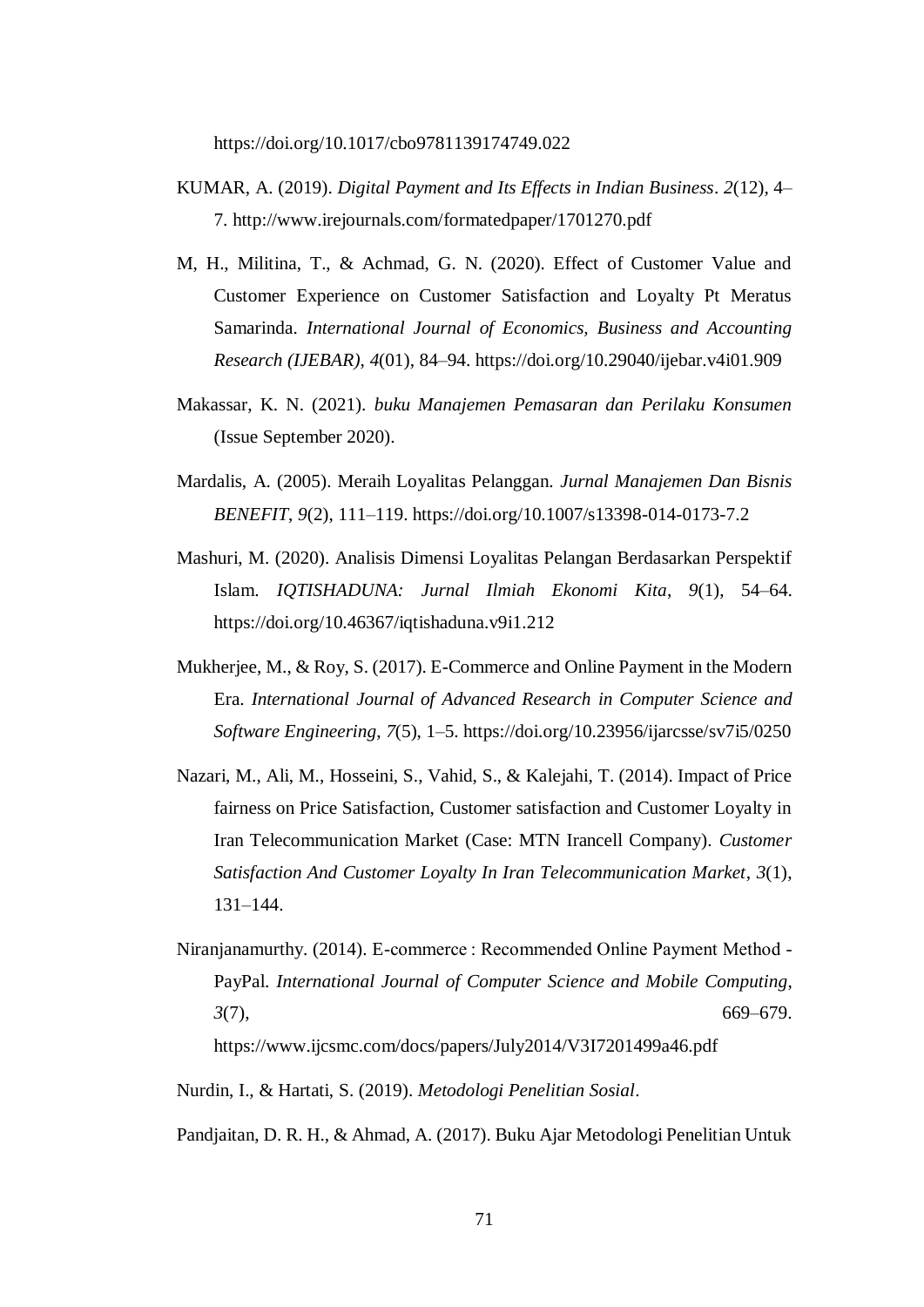Bisnis. In *Fakultas Ekonomi Dan Bisnis Universitas Lampung*.

- Putra, I. W. G. A. E., Widarsa, T., & Astuti, P. A. S. (2016). *Manajemen Data dan Statistika Dasar*. 1–60.
- Radjab, E., & Jam'an, A. (2017). *METODOLOGI PENELITIAN BISNIS*. Lembaga Perpustakaan dan PenerbitanUniversitas Muhammadiyah Makassar.
- Ranabhat, D. (2018). Customer Loyalty in Business. *Views of Students of Centria University of Applied Sciences*, *March*, 33+3. https://www.theseus.fi/bitstream/handle/10024/142883/Ranabhat Durga .pdf?sequence=1&isAllowed=y
- Rashid, M. H. U., Nurunnabi, M., Rahman, M., & Masud, M. A. K. (2020). Exploring the relationship between customer loyalty and financial performance of banks: Customer open innovation perspective. *Journal of Open Innovation: Technology, Market, and Complexity*, *6*(4). https://doi.org/10.3390/joitmc6040108
- Sahir, S. H., Mardia, M., Mistriani, N., Sari, O. H., Dewi, I. K., Purba, B., Sudarso, A., Saragih, L., Simarmata, H. M. P., Munthe, R. N., Gandasari, D., & Murdana, I. M. (2021). *Dasar-Dasar Pemasaran*. Yayasan Kita Menulis. https://books.google.co.id/books?hl=id&lr=&id=MqUdEAAAQBAJ&oi=fnd &pg=PA78&dq=konsep+pemasaran+buku&ots=2v0j\_2aaK5&sig=rfeKJ8Go monqCfAOpdcvOsRnl2o&redir\_esc=y#v=onepage&q=konsep pemasaran buku&f=false
- Sood, T. (2017). *Services Marketing*. *2016*(1027), 15–42. https://doi.org/10.4018/978-1-5225-2475-5.ch002
- Sudarsono, H. (2020). *Manajemen Pemasaran*. Pustaka Abadi. https://books.google.co.id/books?hl=id&lr=&id=ZfWDwAAQBAJ&oi=fnd&pg=PR5&dq=manajemen+pemasaran+dan+loyali tas+pelanggan+buku&ots=4OQYegkcX&sig=6FxdCy6J9mS09YHjp66FX9sQytI&redir\_esc=y#v=onepage&q= manajemen pemasaran dan loyalitas pelanggan buku&f=false